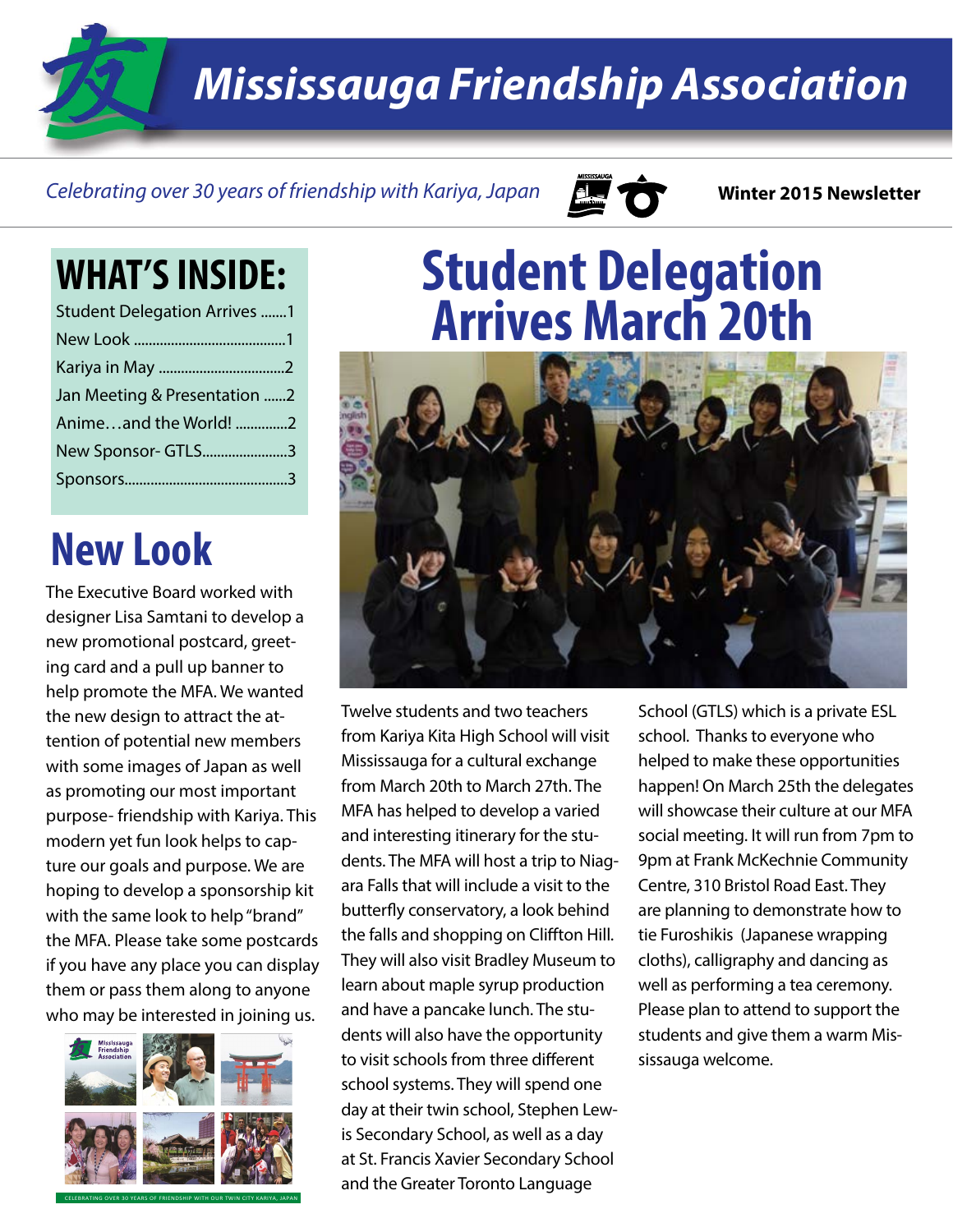## **Mississauga Delegation to Visit Kariya in May**

Ten delegates will represent the MFA on our visit to Kariya from May 14th to 22nd. Although there is lots of snow outside, we are busy thinking about a warm spring visit to Kariya. Mary DesJardine, Melissa Wakeling, Rebecca Chan, Heni Hidayat, Alene Sen, Nathan Lam, Scott Kemp, Kevin Kemp, Milja Oliveric and Stephanie Meeuwse will make up the group. The delegation will visit Kyoto and vari-



ous attractions around Kariya as well as have the opportunity to wear kimonos and participate in a tea ceremony. This year we will also attend a special celebration in honour of former Mayor, Hazel McCallion, who will be recognized as a "Municipal Contributor" to the City of Kariya. This honour is usually reserved for residents of

Kariya only. Seven of the delegates met on a snowy February 21 to start planning and we already have a lot of great ideas.

# **Anime…and theworld!**

Japanese culture through anime and manga is simply more popular than ever around the world! Hordes of people gather every year to celebrate this major part of modern fandom. Canada's largest anime convention, "Anime North", is right here in Mississauga every May. Not only is this the biggest Japanese pop culture event in Canada, it's the 4th largest in North America with nearly 29,000 fans in 2014 (the largest being Anime Expo in California with 86,000 attendees). The Festival do Japão in Brazil brings in a whopping 180,000 attendees every year, and the Japan Expo in France eclipses them all with 240,000 in attendance for 2014! (The latter two encompass all aspects of Japanese culture and not just anime and manga.) If you've never been to an anime convention, you might be wondering what people do there. Typical activities include costume and singing contests, autograph sessions with voice actors and artists, maid cafes (a more recent Japanese phenomenon where servers are dressed as "maids"), workshops, and anime viewings, to name a few. And of course there's the dealer room with an endless supply of imported goods available for purchase. It is truly a unique and fun experience!

#### **January Meeting & Presentation**

The MFA recently held a meeting on Jan 21st at the Mississauga Valley Community Centre; thanks to everyone who attended! Our guest speaker, Rui Umezwa from the office of the Consul General of Japan, gave us a fascinating look at popular culture in his presentation "Influences on Japanese Culture in Anime and Manga". For those of you who may be new to this genre, "anime" (pronounced "Annie-May") is the Japanese word for animation, and manga is the word for comic books. In western culture, these are typically thought of as being for kids and young adults. However, in Japan, these forms of media are much more widely accepted and enjoyed by people of all ages, often exploring adult themes that are more serious in nature.



Most of us are familiar with Japanese icons such as Transformers, Gundam, and Pokemon, but even die-hard fans might not know about some of the Japanese cultural elements present in these stories. Buddhism, Shintoism, animism and more play a large part in these tales of distant places and creatures. Popular characters and scenes even carry over into real life in the form of "Cosplay" (i.e. costuming) and even a table-throwing competition based on a scene from a classic anime series. Naturally the presentation was followed by socializing, green tea, and sushi! Thanks again for the wonderful presentation Rui!